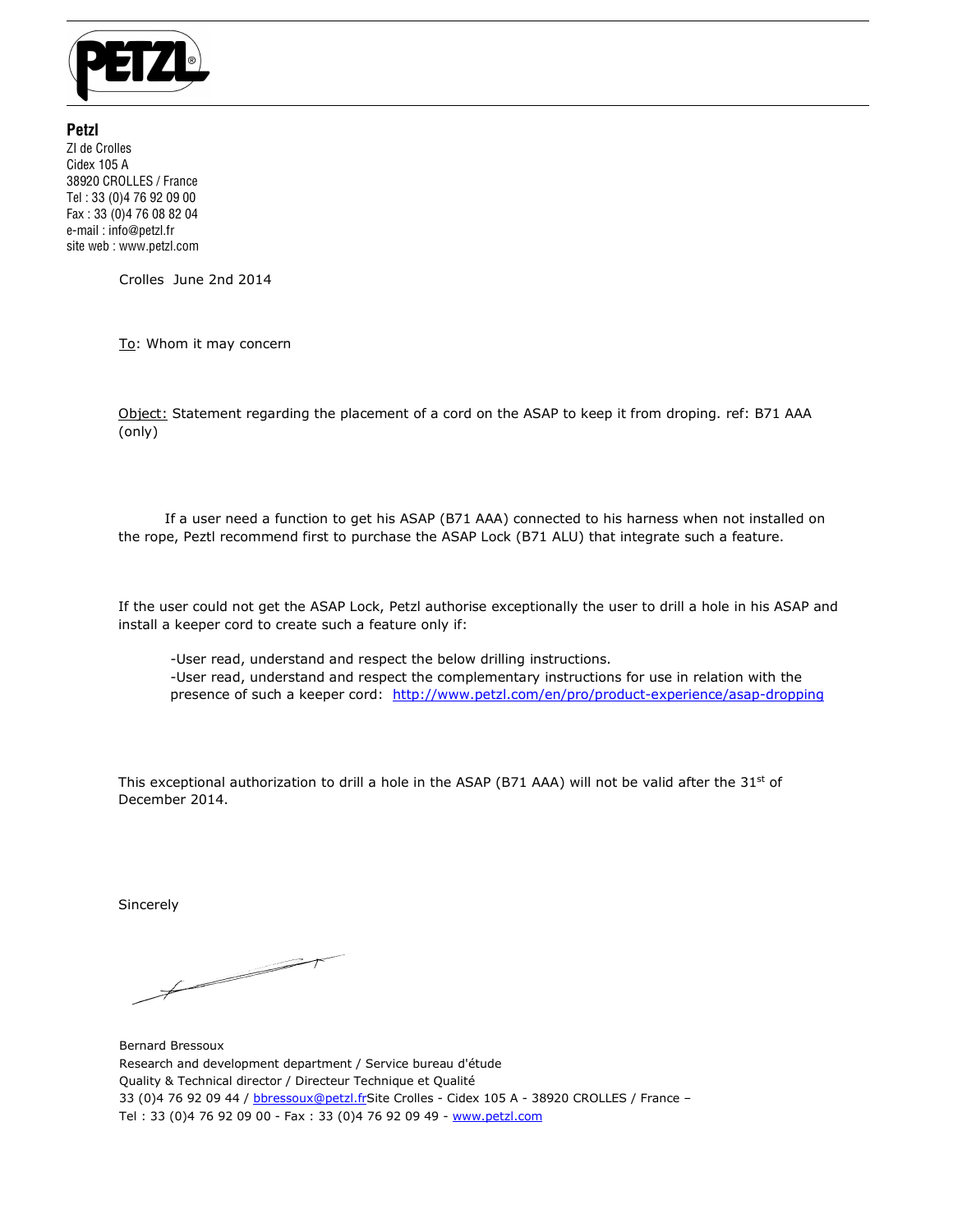

## Operating Instructions

1/ With a ruler, measure the distances of 4mm and 5mm and place a mark.



2/ Using the tools below..



3/ ..Punch the mark to drill precisely. Drill a 4mm hole.



4/ Countersink both sides of the hole.